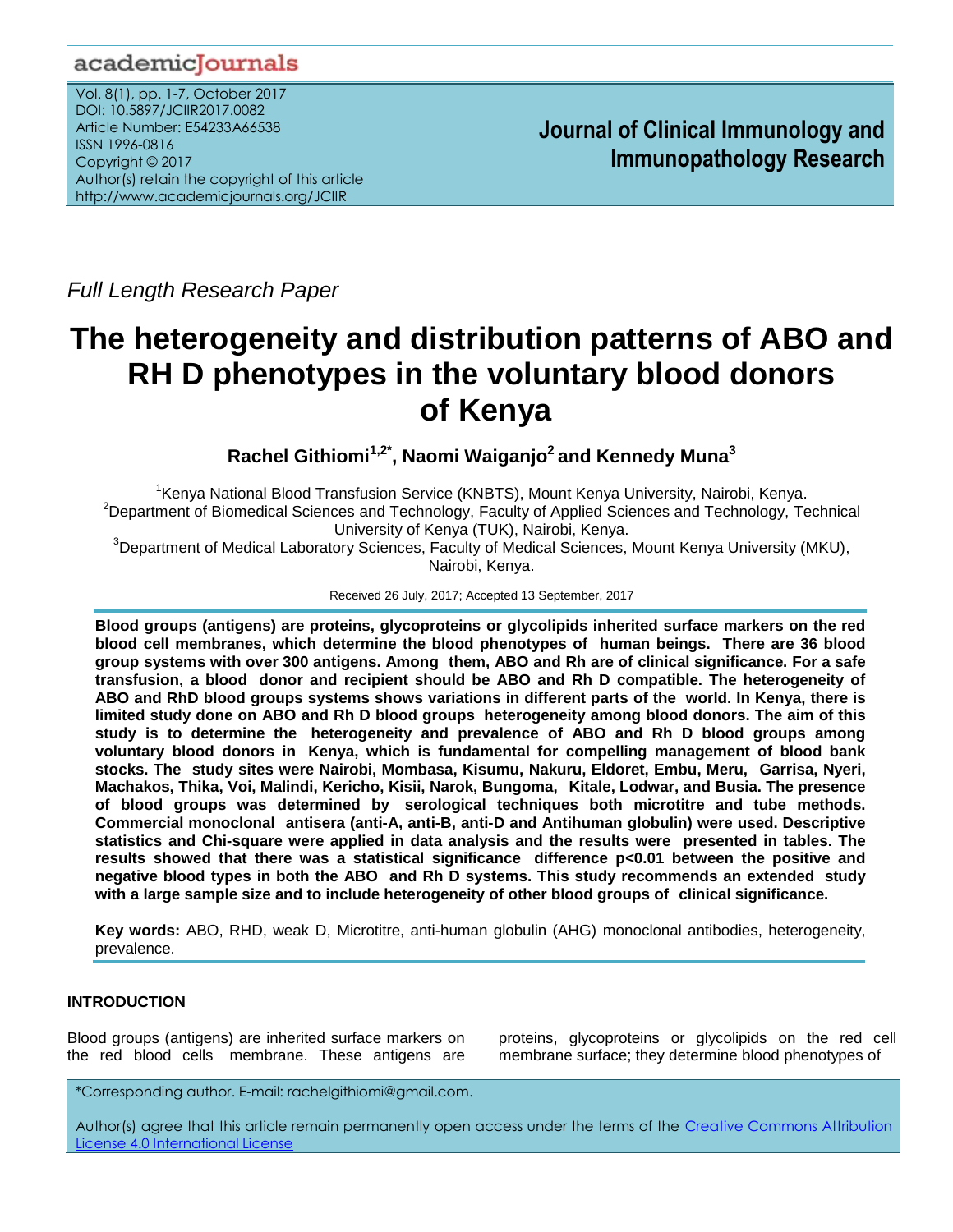| Table 1. A phenotype Heterogeneity. |  |
|-------------------------------------|--|
|-------------------------------------|--|

| <b>Blood type</b> | <b>Number</b> | Percentage |
|-------------------|---------------|------------|
|                   | 97            | 24.25      |
| Total             | 400           | 100        |

**Table 2.** A phenotype variation across the ABO phenotypes.

| <b>Parameter</b> | A phenotype     |       |  |
|------------------|-----------------|-------|--|
|                  | N<br>Percentage |       |  |
| Total            | 97              | 100.0 |  |
| Variation        | 2 R7            | 100.0 |  |

human beings.

Blood groups systems consist of single or more antigens that are governed by a solitary gene locus or by homologous genes (Dean 2005; Daniel, 2004). They were first discovered in 1901 by Karl Landsteiner (Nobel Prize Winner) when he saw that plasma from a few people agglutinated red cells from others but failed to agglutinate others thus he named the blood as A, B and O. Afterwards, Decastello and Sturli added a fourth group AB (Landsteiner, 1931; Daniels, 2004). Forty years later, Levine and Stetson depicted the Rh blood amass framework. This was while they were investigating a Haemolytic Transfusion Reaction (HTR) in a woman who reacted to a blood transfusion from her husband (Scott, 2004).

ABO and Rh blood group systems are of clinically significance in transfusion medicine because they can cause HTRs and haemolytic disease of the fetus and the newborn plus transplant rejection (Daniels and Bromilow, 2010). By 2016, up to 346 antigens have been described of which 306 are clustered within 36 blood group systems. The remaining 38 antigens are yet to be assigned to any known blood group systems (Story et al., 2016).

Before 1950s, human blood groups were known as pattern of inheritance that could only be detected serologically. In the 1950s, biochemical analysis aided the revelation of the structure of carbohydrate and protein antigen, which resulted in the description of the functions of some blood group antigens. Some of these surface markers are now known to have specific functions such as membrane transporters seen in Diego (anion transporter), Kidd (urea transporter), and the Colton (water channel) receptors expressed by Duffy, complement regulatory glycoproteins seen in Cromer and Knops, enzymatic function as observed with MN antigen. Functions of the Rh proteins and the Rh-associated glycoproteins RhAG proteins are not yet fully understood, but many assumptions have been made due to their structural characteristics of membrane transporters

suggesting their involvement in ammonium transport or in maintaining the symmetry of the phospholipid in the red cell membrane. Many suggestions have been made to indicate that the Rh proteins are involved in  $CO<sub>2</sub>$  and  $O<sub>2</sub>$ transportation. However, all these assumptions are unconfirmed (Daniel, 2004; Daniel and Bromilow, 2010).

Most of the 36 defined blood groups systems exhibit the null phenotype, which is associated with lack of specific blood group antigen expression on the red cell membranes. The null phenotype is detected serologically by absence of agglutination with specific antisera. Molecular analysis has revealed that the null phenotypes is caused by mutations, including deletions, missense mutations, frame shift mutations, introns splice-site and promoter mutations which cause lack of antigen expression on the surface of the red cell. The null phenotypes are rare but clinically significant. Individuals with null phenotypes are at risk of immunization due to transfusion of incompatible blood or pregnancy via fetal maternal haemorrhage. Variation of antigen expression has also been reported which is caused by nucleotide duplications and hybrid gene as seen in weak or/and partial RhD (Daniels and Bromilow, 2010; Wagner et al., 2000, 2002).

#### **MATERIALS AND METHODS**

#### **ABO and RhD typing**

A total of 400 anonymous left over blood samples collected in EDTA vacutainers were randomly sampled from 20 registered KNBTS sites. The whole blood samples were typed serologically by use of commercially acquired monoclonal antisera at national blood grouping laboratory at KNBTS. Both microtitre and tube grouping methods were employed. Forward typing of the samples was done in the microtitre plate by mixing 1 drop of 2% red blood cells saline suspension that was prepared in normal saline with 1 drop of the appropriate antisera (anti-A and anti-B).

Reverse grouping was done using the microtitre plate method by mixing 1 drop of plasma of the whole blood samples with 1 drop of known A,B, and O red blood cells. Rh typing was accomplished by mixing I drop of 3% red cell saline suspension with 1 drop of anti-D in the microtitre plates. All the microtitre plates and contents were loaded into the microtitre plate centrifuge and spun at 2000 rpm for 1 min. The microtitre plates' contents were locked for 1 min and examined using a magnifying glass mirror for agglutination. The Rh D negative blood samples were retyped using the tube method and confirmed for  $D^{U}$  positive using indirect antihuman globulin test tube method.

## **RESULTS**

The results showed that there was a statistically significant difference  $p < 0.01$  between the positive and negative blood types in both the ABO and Rh D systems. Blood group A (24.25%): positive (23.25%), negative (0.5%), weak D (0.25%) are shown in Tables 1 to 3; Blood group B (18.75%): positive (17.25%), negative  $(1\%)$ , weak D  $(0.25\%)$  are shown in Tables 4 to 6;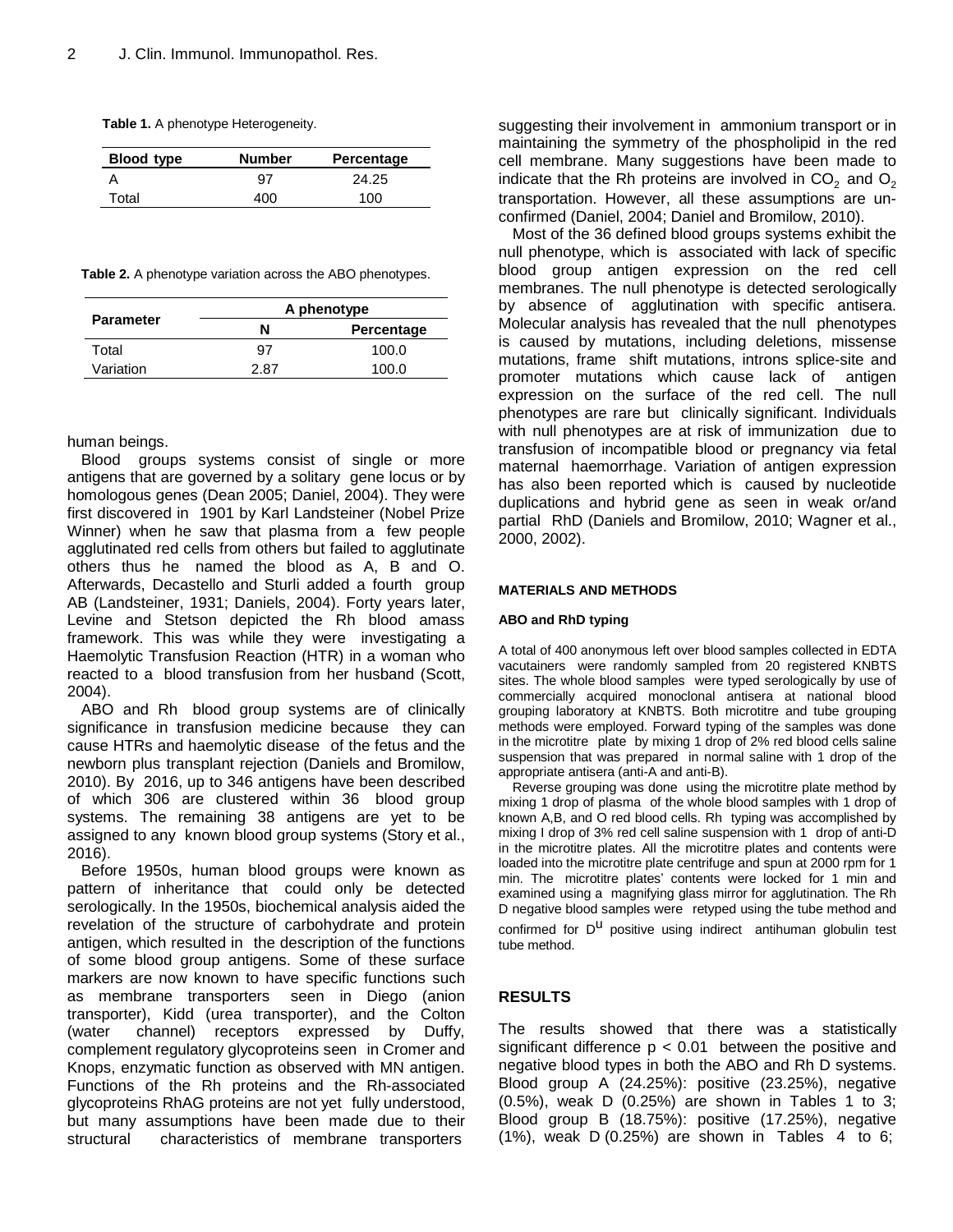|                        |   | A blood group category |            |                |
|------------------------|---|------------------------|------------|----------------|
| ABO blood group system |   | <b>A Positive</b>      | A Negative | <b>Total</b>   |
| Positive               | N | 95                     | 0          | 95             |
|                        | % | 100                    | 0          | 97.94          |
|                        | N | 0                      | 2          | $\mathfrak{p}$ |
| Negative               | % | 0                      | 100        | 2.06           |
| Total                  | N | 95                     | 2          | 97             |
|                        | % | 100                    | 100        | 100            |

**Table 3.** Differences between A Phenotype categories.

Pearson Chi<sup>2</sup> (1) = 97.0000; Pr < 0.001.

**Table 4.** Blood group B variation across the ABO Blood groups.

|                  |                             | в     |
|------------------|-----------------------------|-------|
| <b>Parameter</b> | <b>Number</b><br>Percentage |       |
| Total            | 74                          | 100.0 |
| Variation        | 5.38                        | 100.0 |

**Table 5.** Blood group B in percentages.

| <b>Blood type</b> | <b>Number</b> | Percentage |
|-------------------|---------------|------------|
| В                 | 74            | 18.5       |
| Total             | 400           | 100        |

**Table 6.** Blood type B categories variations.

| ABO blood group system |           | <b>B blood group Categories</b> |                   | <b>Total</b> |
|------------------------|-----------|---------------------------------|-------------------|--------------|
|                        |           | <b>B</b> Positive               | <b>B</b> Negative |              |
|                        | N         | 70                              | 0                 | 70           |
| Positive               | %         | 100                             | 0                 | 94.59        |
| Negative               | N<br>$\%$ | $\Omega$<br>0                   | 4<br>100          | 4<br>5.41    |
| Total                  | N<br>%    | 70<br>100                       | 4<br>100          | 74<br>100    |

Pearson Chi<sup>2</sup> (1) = 94.0000; Pr < 0.001.

Blood group O (51.75%): positive (46.75%), negative (3.5%), weak D (1.5%) are shown in Tables 7 to 9. The least was AB (5.5%) and all were positive (Tables 10 and 11). Among the RhD system, D positive was the most common (93%), followed by D negative (5%) and weak D was the least common (2%) (Tables 12 and 13).

### **DISCUSSION**

Knowledge of blood group ABO heterogeneity is very important in planning for recruitment of voluntary blood donors in a country. It is also essential in the management of blood stocks, be it in the transfusing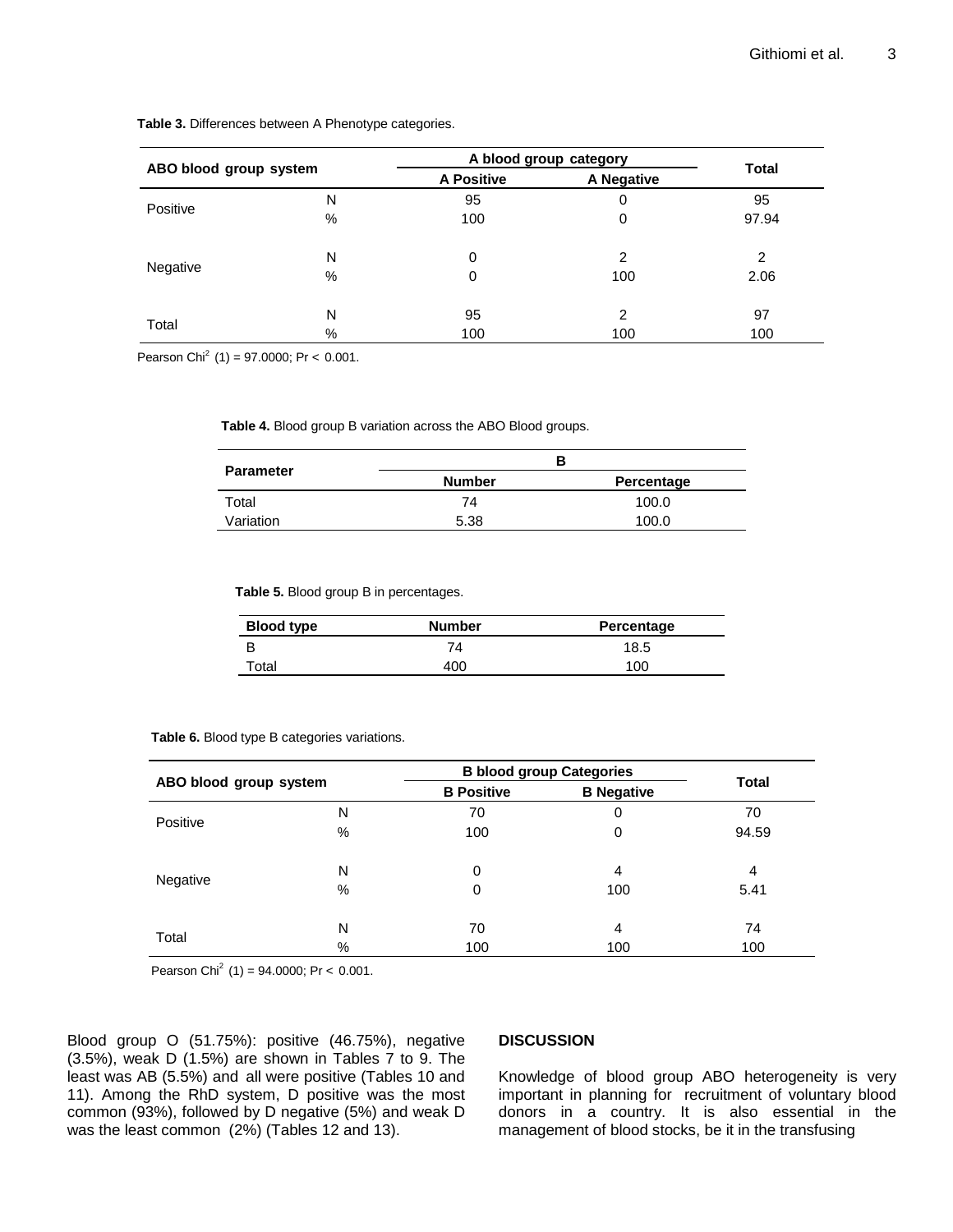**Table 7.** Frequency of blood group O in percentages.

| <b>Blood type</b> | <b>Number</b> | Percentage |
|-------------------|---------------|------------|
|                   | 207           | 51.75      |
| Total             | 400           | 100        |

**Table 8.** Blood group O variation.

|                  | Blood group O               |       |  |
|------------------|-----------------------------|-------|--|
| <b>Parameter</b> | <b>Number</b><br>Percentage |       |  |
| Total            | 207                         | 100.0 |  |
| Variation        | 2.98                        | 100.0 |  |

#### **Table 9.** Blood group O categories differences.

|                        |   | <b>Blood group O categories</b> |            |              |
|------------------------|---|---------------------------------|------------|--------------|
| ABO blood group system |   | <b>O</b> Positive               | O Negative | <b>Total</b> |
|                        | N | 193                             | 0          | 193          |
| Positive               | % | 100                             | 0          | 93.24        |
|                        | N | 0                               | 14         | 14           |
| Negative               | % | 0                               | 100        | 6.76         |
|                        | N | 193                             | 14         | 207          |
| Total                  | % | 100                             | 100        | 100          |

Pearson Chi<sup>2</sup> (1) = 207.0000; Pr < 0.001.

**Table 10.** Blood group AB distribution in percentages.

| <b>Blood type</b> | <b>Number</b> | Percentage |
|-------------------|---------------|------------|
| AB                | າາ            | 5.5        |
| Total             | 400           | 100        |

**Table 11.** AB phenotype variation.

|                  |                 | AΒ    |
|------------------|-----------------|-------|
| <b>Parameter</b> | Percentage<br>N |       |
| Total            | つつ              | 100.0 |
| Variation        | 0.73            | 100.0 |

facilities or the national blood service activities. Typing donors and recipients blood for ABO antigens is essential in blood transfusion, genetic research, organ transplantation, settling paternity disputes, and in cases of immunization complications (Ahuja et al., 2015; Neil, 2006).

The finding of this study analysis revealed that A phenotype heterogeneity was 97 (24.25%) in the donor population. Further, the analysis of the 97 samples indicated a variation of 2.87 across the ABO blood groups. There was a statistically significant difference (p<0.001) between the A positive and A negative blood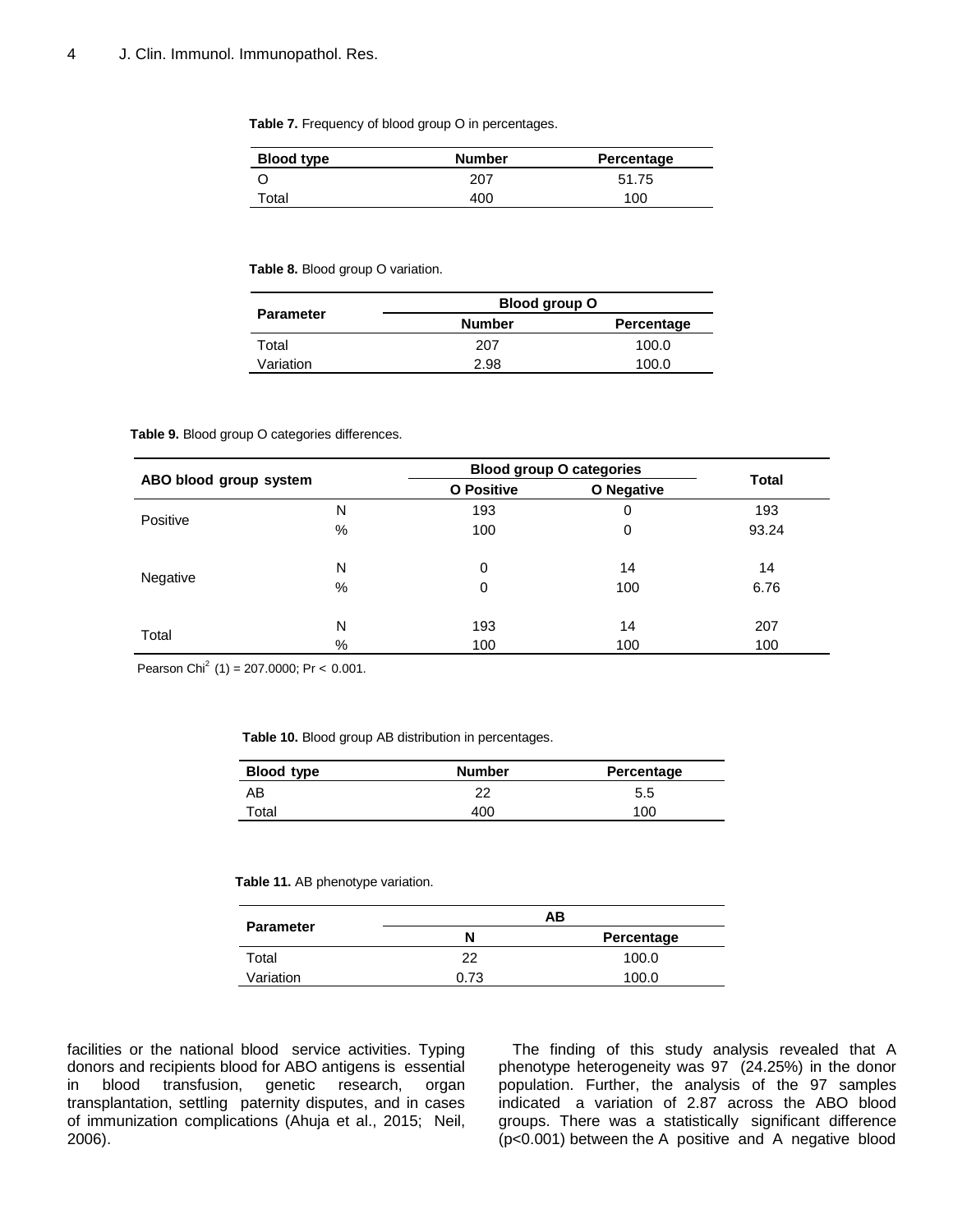| <b>RHD</b>          | <b>Number</b> | %   |  |
|---------------------|---------------|-----|--|
| <b>RHD Positive</b> | 372           | 93  |  |
| <b>RHD Negative</b> | 20            | 5   |  |
| Weak D              | 8             |     |  |
| Total               | 400           | 100 |  |

**Table 12.** RhD blood group variation.

#### **Table 13.** RhD categories variation.

| <b>RhD positive</b> | <b>RhD Negative</b> |            |     |              |       |
|---------------------|---------------------|------------|-----|--------------|-------|
|                     | Zero                | <b>One</b> | Two | <b>Three</b> | Total |
| 16                  |                     |            |     |              |       |
| 17                  |                     |            |     |              |       |
| 18                  |                     |            |     |              | 5     |
| 19                  | ว                   | 5          |     |              | 8     |
| 20                  | 4                   |            |     |              |       |
| Total               |                     |            |     |              | 20    |

Pearson Chi<sup>2</sup> (1) = 30.6220; Pr = 0.002.

phenotypes in the ABO system. The outcome of other studies from different countries have also shown a wide difference in the A phenotype heterogeneity; Kurd 37.2% (positive 29.99% and negative 2.75%). In Ethiopia, prevalence is 32.74% (Alemu and Mama, 2016; Jaff, 2010). Different patterns of A phenotype have also been observed in other parts of the world (Agrawal et al., 2014; Ahuja et al., 2015; Periyavan et al., 2010). In Delhi India, the A phenotype heterogeneity was recorded as 24.66% (Ahuja et al., 2015). The Delhi outcome was almost similar to the findings of this study of 24.25%. The frequency of the A phenotype in UK was recorded as 43% of which A positive was 36.6% and A negative was 6.5%, respectively (Learoyd et al., 2009; Daniels and Bromilow, 2010). This is to mean that in the ABO system, individuals who are of A phenotype are either A positive or A negative.

The study outcome revealed that the variation of blood group A in the Kenyan donor population is 18.5% with a variation of 5.38 across the ABO blood groups. These results were further categorized into two; B positive which showed 17.5 and 1% B negative. There was a statistically significant difference p<0.001 between the B positive and B negative categories in the ABO blood group system.

According to studies from other countries, wide variations were also recorded in the B phenotype. In UK, blood group B was recorded as 9%. B positive was recorded as 7.6% and negative as 1.4% (Learoyd et al., 2009). In Ethiopia, record showed that B type was 20.9% (Alemu and Mama, 2016). Among the Kurd population, B blood group was 23.84% (Jaff, 2010). India recorded 32.26% of blood B type (Agrawal et al., 2014), 36.4% was recorded in Western Rajasthan (Rajshree and Raj, 2013), 34.15% in Bangladesh (Behra and Joshi, 2013), 32.73% in Delhi (Ahuja et al., 2015) and 29.95% in Bangalore (Periyavan et al., 2010). This was also shown by studies carried out in UK, Ethiopia, and Kurd (Learoyd et al., 2009; Daniel et al., 2010; Alemu and Mama, 2016; Jaff, 2010). Studies carried out in India showed that blood group B was the most common in that population (Agrawal et al., 2014; Behra and Joshi, 2013; Rajshree and Raj, 2013; Neil, 2006; Ahuja et al., 2015; Periyavan et al., 2010).

The study outcome revealed that the frequency of blood group O was 51.75% (207/400) with a variation of 2.98 across the ABO blood groups. This outcome was further separated into O positive and O negative categories. The O positive was 193 (48.25%) and negative was 14 (3.5%). The outcome also indicated that there was a statistically significant difference p<0.001 between the O positive and negative categories in the ABO blood system. The results showed a slight variation in the blood group O frequency when compared with other studies. Studies from other countries such as UK, Kurd, and Ethiopia also showed different frequency patterns of blood group O. In UK, the frequency of phenotype O was 45%. Among the 45% O blood type, O positive was shown to be 38.25% and negative 6.75% (Learoyd et al., 2009; Daniel and Bromilow, 2010). In Kurd O phenotype frequency was 37.16% of which O positive was 34.03% and O negative was 3.13% (Jaff, 2010). Studies from India showed that O blood group frequency was 37.1% (Agrawal et al., 2014). The frequency of O phenotype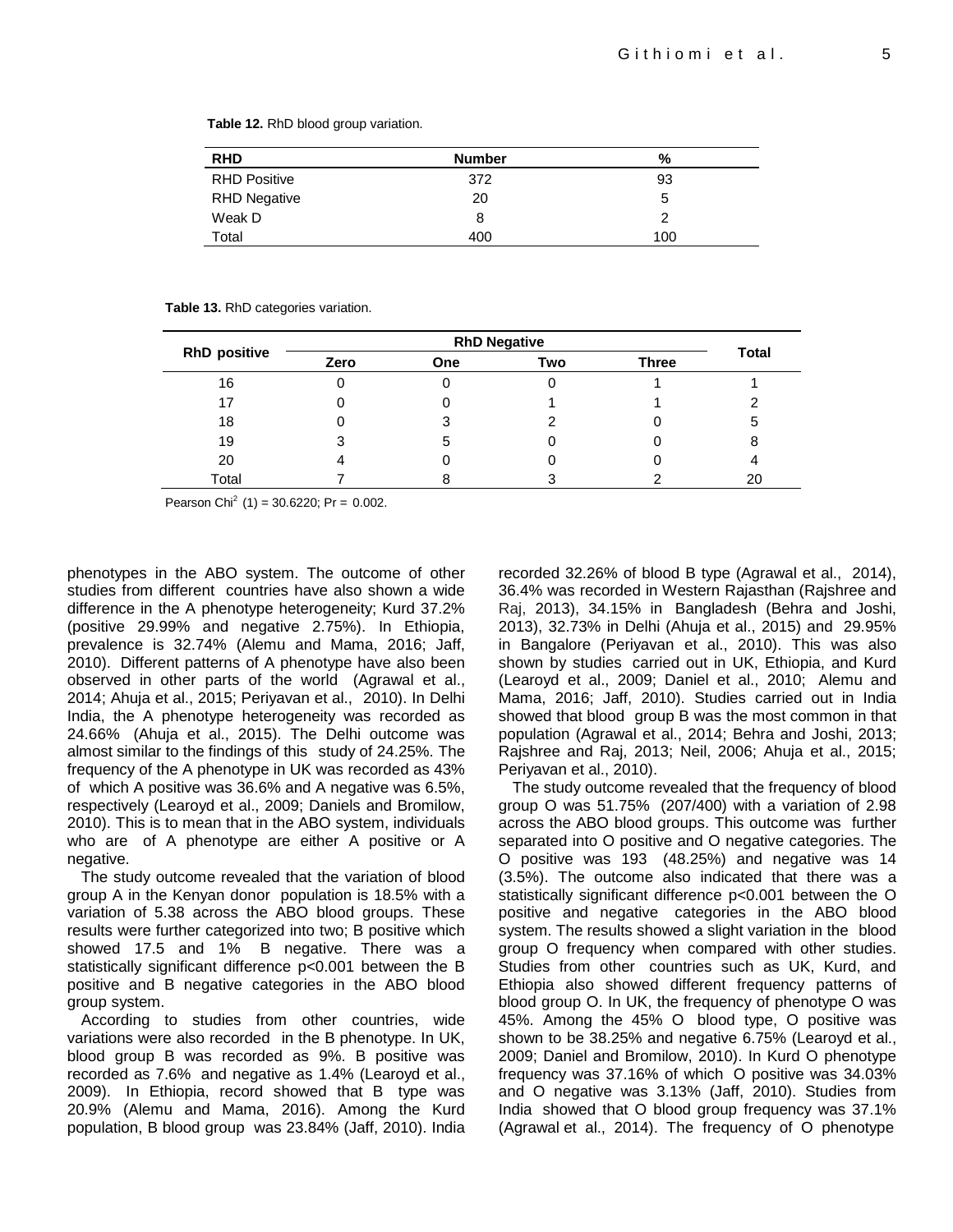among the Ethiopians was 42.1% (Alemu and Mama, 2016) and 30.42% in Delhi (Ahuja et al., 2015). The study results revealed that blood group O was the most common blood phenotype in Kenya. This compares well with other studies carried out in UK, Ethiopia and Kurd. In summary, blood group O frequency was 51.75% of which 48.25% was O positive and 3.5% was negative. The variation was 2.98 across the ABO blood groups. There was a statistically significant difference p<0.001 between the positive and negative categories.

The study outcome indicated that AB type was 22 (5.5%) with a variation of 0.73 among the ABO blood groups. The study results grouped all the AB blood type in the AB positive category. Most studies carried out in different countries also recorded variation in the distribution of AB blood group. In UK, AB phenotype distribution was shown to be 3%, AB positive was 2.5% and negative was 0.5% (Learoyd et al., 2009). Study outcome from Kurds indicated that AB was 6.35% in the donor population. Among Kurd population, for AB distribution pattern, 6.02% was AB positive and 0.33% was negative (Jaff, 2010). In an Ethiopian study, AB distribution pattern was 4.3% (Alemu and Mama, 2016). In the Indian population, the AB blood phenotype distribution pattern ranges from 6.3% in Western Rajasthan (Rajshree and Raj, 2013) to 12.2% in Delhi (Ahuja et al., 2015)

The study revealed that there was variation in the RhD system. RhD positive was 93%, negative was 5% and weak D was 2%. There was a statistically significant difference p<0.001 between the D positive and D negative. Studies from UK indicated that 85% of the population was D positive and 15% D negative (Learoyd et al., 2009). In Ethiopia, 92.8% was of D positive and 7.3% was negative (Alemu and Mama, 2016).

Study from Albania indicated that the Rh D positive was 89.0%, 10.86% was negative and 0.14% was weak D (Xhetani et al., 2014). In Indian, D antigen variation was shown to range from 91.7 to 94.61% (Rajshree and Raj, 2013; Agrawal et al., 2014).

## **Conclusion**

The study revealed that there is heterogeneity in the ABO and RhD blood groups.

## **CONFLICT OF INTERESTS**

The authors have not declared any conflict of interests.

## **RECOMMENDATION**

There is need to expand this study to incorporate more samples and also to determine if the heterogeneity exhibited by the ABO and RhD phenotypes exists in other blood group antigens that may be of clinical significance.

## **ACKNOWLEDGEMENT**

Kenya National Blood Transfusion Service and its entire staff, Mount Kenya University, Technical University, my family and all the voluntary blood donors in Kenya.

## **ABBREVIATIONS**

**AHG,** Anti human globulin; **Du**, weakened form of Rh D antigen; **ICT,** indirect Coombs test; **EDTA,**  ethylenediaminetetraacetic acid; **G/MLS,** grams per deciliters; **HDFN,** haemolytic disease of the fetus and the new born**; HTR,** haemolytic transfusion reaction; **KNBTS,**  Kenya National Blood Transfusion Service; **RBCs,** red blood cells.

## **REFERENCES**

- Agrawal A, Tiwari AK, Mehta N, Bhattacharya P, Wankhede R, Tulsiani S, Kamath S (2014). ABO and Rh (D) group distribution and gene frequency; the first multicentric study in India. Asian J. Transfusion Sci. 8(2):121-125.
- Ahuja MK, Satapathy MRK, Singh V, Singh S (2015). Prevalence and distribution of ABO & RH-(D) antigens in Delhi-National Capital Region.
- Alemu G, Mama M (2016). Assessing ABO/Rh blood group frequency and association with asymptomatic malaria among blood donor attending Arba Minch blood bank, south Ethiopia. Malaria Res. treatment 2016.
- Behra DR, Joshi DYR (2013). Distribution of ABO Blood Group and Rh (D) Factor in Western Rajasthan. National J. Med. Res. 3(1):73-75.
- Daniels G (2004). Human blood groups (2<sup>nd</sup> edn). Blackwell Science Ltd a Blackwell Publishing Company. Transfusion Medicine 14(4):326- 326.
- Daniels G, Bromilow I (2010). Essential Guide to Blood Groups 2 edn Willey-Blackwell Ltd. Daniels G, Finning K, Martin P, Summers J (2007). Fetal RhD genotyping. A more efficient use of anti-D immununoglobuline. Transfusion Clin. Biol. 14(6):568-571.
- Dean L (2005). Blood Groups and Red Cell Antigens. [Internet] Bethesda (MD). National Center for Biotechnology Information (US); 2005. The red cell Antigens, ABO and the Rh blood groups. pp. 5-7.
- International Society of Blood Transfusion (ISBT) (2008). Table of blood group systems. [http://ibgrl.blood.co.uk/isbt.](http://ibgrl.blood.co.uk/isbt) 25/09 /2016
- Jaff MS (2010). ABO and rhesus blood group distribution in Kurds. J. Blood Med. 1:143-146.
- Learoyd KR, Rogan P, Haines M (2009). An introduction to Blood transfusion Science and Blood Bank Practice; 5<sup>th</sup> Editon. British Blood Transfusion Society (BBTS). Printed in Great Britain; Manchester.
- Neil DO (2006). Modern Human variation: Distribution of blood types. Htm online. PDF.
- Periyavan S, Sangeetha SK, Marimuthu P, Manjunath BK, Seema D M (2010). Distribution of ABO and Rhesus-D blood groups in and around Bangalore. Asian J. Transfusion Sci. 4(1)41.
- Rajshree B, Raj JY (2013). Distribution of ABO Blood Group and Rh (D) Factor in Western Rajasthan. National J. Med. Res. 3(1):73-75.
- Scott ML (2004). ES05.01. The complexities of the Rh system. *Vox Sanguinis* 87(S1):58-62.
- Story Castilho L, Chen Q, Daniels G, Denomme G, Flegel WA, Gassner C, Haas M, Hyland C, Keller M, Lomas‐Francis C (2016). International society of blood transfusion working party on red cell immunogenetics and terminology: report of the Seoul and London meetings. ISBT Sci Ser. 11(2):118-122.
- Wagner FF, Eicher NI, Jørgensen JR, Lonicer CB, Flegel WA (2002). DNB: A partial D with anti-D present in central Europe. Blood 100(6):2253-2256
- Wagner FF, Frohmajer A, Ladewig B, Nicole I, Cornelie B, Thomas LH,